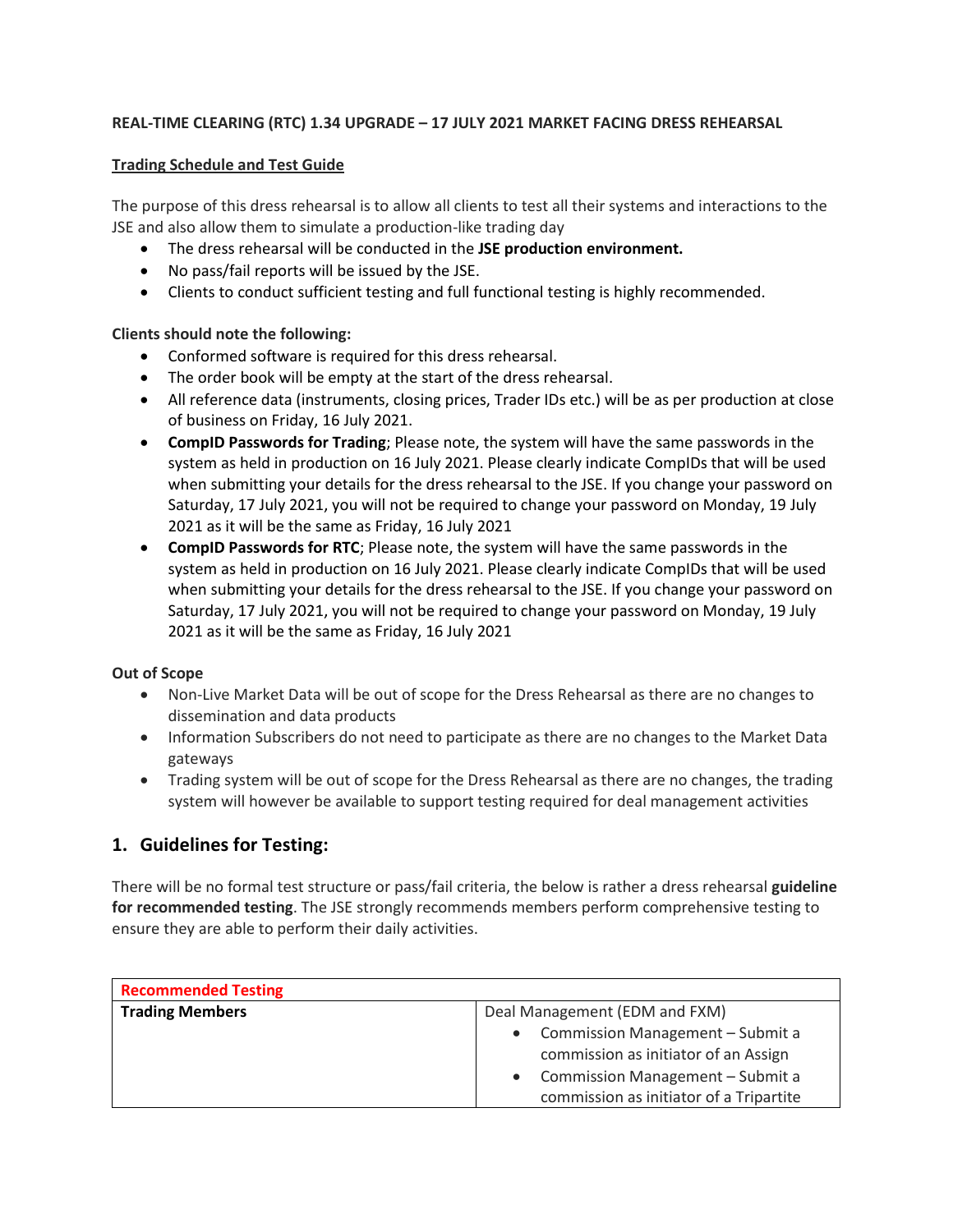|                         | Commission Management - Submit a<br>$\bullet$      |
|-------------------------|----------------------------------------------------|
|                         | commission when executing a trade (OFF             |
|                         | screen)                                            |
|                         | Commission Management - Submit a<br>$\bullet$      |
|                         | adhoc commission and Cancel                        |
|                         | Commission as initiator                            |
|                         | Commission Management - Receive<br>$\bullet$       |
|                         | commission and Reject Commission                   |
|                         | Commission Management - Submit a<br>$\bullet$      |
|                         | adhoc commission and Cancel                        |
|                         | Commission as initiator                            |
|                         | Commission Management - Accept<br>$\bullet$        |
|                         | pending Commission for Branch/Main                 |
|                         | member with SecondaryFirmReference                 |
|                         | Commission Management - Accept<br>$\bullet$        |
|                         | pending Commission for Branch/Main                 |
|                         | member without                                     |
|                         | SecondaryFirmReference                             |
|                         | Commission Management - Submit a<br>$\bullet$      |
|                         | commission as initiator and specify                |
|                         | negative commission amount                         |
|                         | Add new position accounts (member sub<br>$\bullet$ |
|                         | accounts) and execute orders / trades              |
|                         | using these                                        |
|                         | Observe trade legs are received for                |
|                         | intraday created instruments when                  |
|                         | matching orders on them                            |
|                         | Ensure reported and onscreen trade legs            |
|                         | are received in your front end interfacing         |
|                         | to the JSE's Real Time Clearing System             |
|                         | (RTC)                                              |
|                         | Execute all available deal and position            |
|                         | management activities (e.g. allocations,           |
|                         | assigns, account modifications and<br>tripartites) |
|                         | Edit the trade reference field of a deal           |
|                         | managed trade                                      |
|                         | Ensure positions update as new trades<br>$\bullet$ |
|                         | are executed                                       |
|                         | Load new clients (local as well as non-            |
|                         | resident clients with cash accounts) and           |
|                         | execute orders / trades using these                |
|                         | Update Client ID number field should               |
|                         | only accept 13 numeric digits                      |
|                         |                                                    |
| <b>Clearing Members</b> | Run EOD and balance to JSE on CM1 and<br>$\bullet$ |
|                         | CM2 on commissions                                 |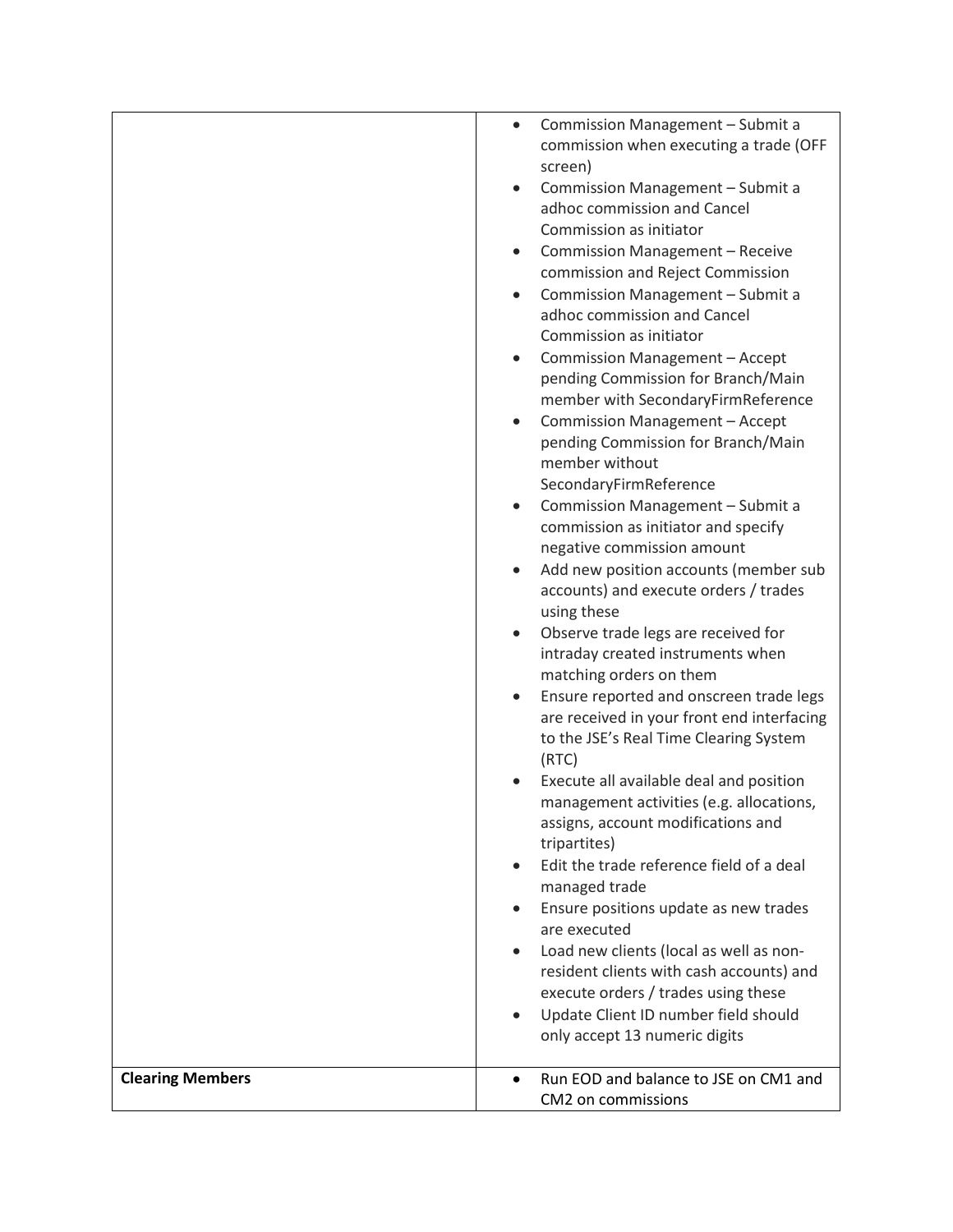| Encouraged to test all relevant On-Behalf<br>Of Trading and Deal Management<br>functions, and any other applicable<br>functions to prove daily operational<br>activities.<br>Commission Management - Submit a<br>$\bullet$<br>commission as initiator of an Assign<br>Commission Management - Submit a<br>$\bullet$<br>commission as initiator of a Tripartite<br>Commission Management - Submit a<br>$\bullet$<br>commission when executing a trade (OFF<br>screen)<br>Commission Management - Submit a<br>$\bullet$<br>adhoc commission and Cancel<br>Commission as initiator<br>Commission Management - Receive<br>$\bullet$<br>commission and Reject Commission<br>Commission Management - Submit a<br>$\bullet$<br>adhoc commission and Cancel<br>Commission as initiator<br>Commission Management - Accept<br>$\bullet$<br>pending Commission for Branch/Main<br>member with SecondaryFirmReference<br>Commission Management - Accept<br>$\bullet$<br>pending Commission for Branch/Main<br>member without<br>SecondaryFirmReference<br>Commission Management - Submit a<br>$\bullet$ |
|---------------------------------------------------------------------------------------------------------------------------------------------------------------------------------------------------------------------------------------------------------------------------------------------------------------------------------------------------------------------------------------------------------------------------------------------------------------------------------------------------------------------------------------------------------------------------------------------------------------------------------------------------------------------------------------------------------------------------------------------------------------------------------------------------------------------------------------------------------------------------------------------------------------------------------------------------------------------------------------------------------------------------------------------------------------------------------------------|
| commission as initiator and specify<br>negative commission amount                                                                                                                                                                                                                                                                                                                                                                                                                                                                                                                                                                                                                                                                                                                                                                                                                                                                                                                                                                                                                           |

## **2. Support during dress rehearsals**

- Standard production support model will be followed
	- o Contact your Shared Infrastructure Provider (SIP) or Software Provider first for any query resolution
	- o Client Service Centre (CSC) can be contacted o[n customersupport@jse.co.za](mailto:customersupport@jse.co.za) or +27 11 520 7777
- Dress rehearsal status updates will be reported via the JSE website for clients to monitor status at the following link: <https://www.jse.co.za/services/jse-market-communications>